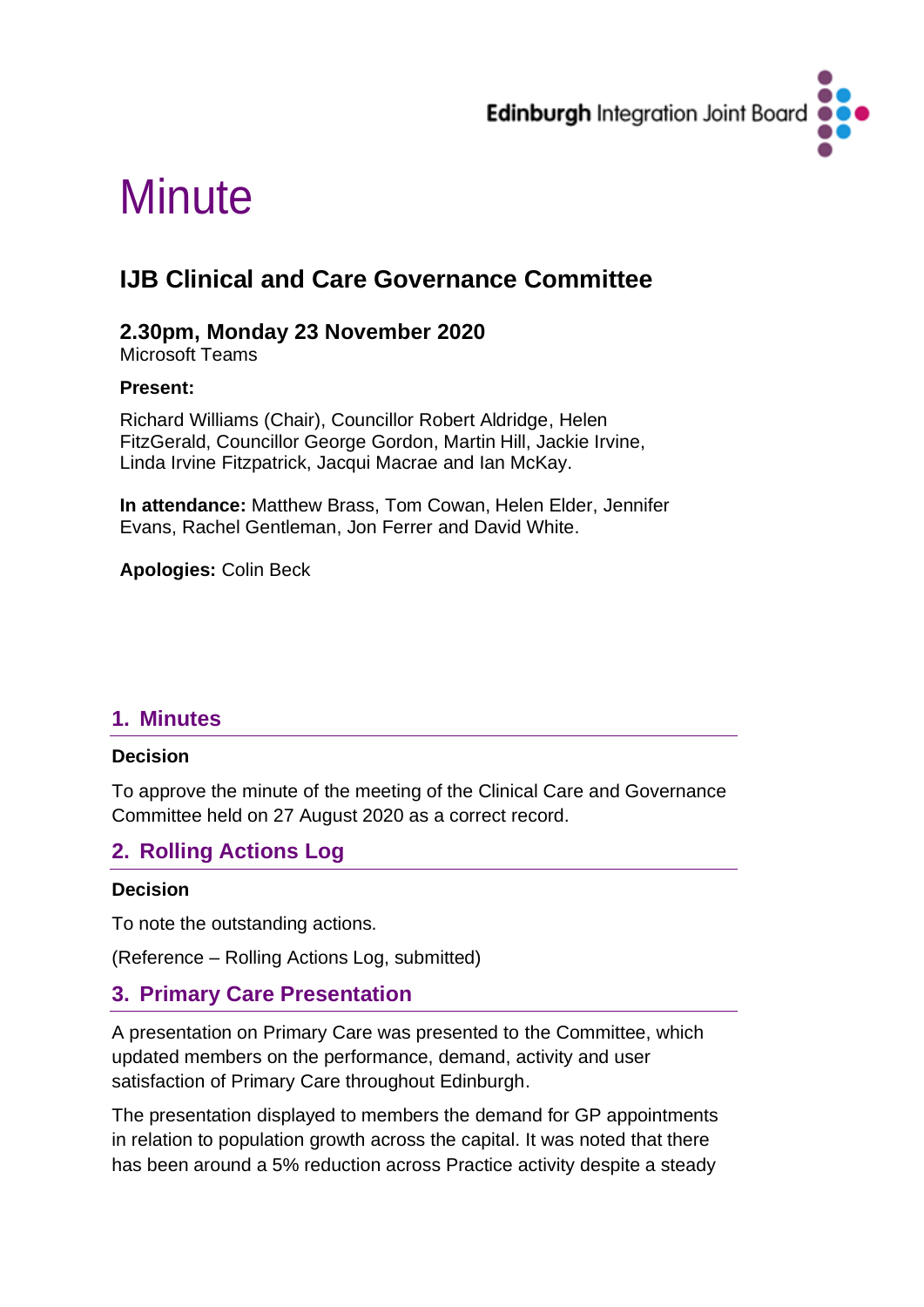rise in population. When data relating to the Pandemic was factored in, this 5% reduction was still true, with a reduction in home visits and face-to-face appointments cancelling out an increase in telephone appointments, as well as a slight increase in video consultations.

As well as a detailed update on Primary Care activities, members were presented with the results of a patient satisfaction survey. In general, the results proved to be successful, with a high level of patients displaying satisfaction with Primary Care. Although members expressed concerns regarding the 22% response rate, it was noted that this is not far under the national average when comparing response rates for this type of survey.

The presentation also provided Committee with an update on the Flu Vaccination Programme. Members were encouraged at the number of vaccinations prescribed, with 67,000 estimated to have been administered which reflected a 75% uptake from an ambitious target of 80,000 vaccinations. With an evaluation underway into the Programme, members noted their desire to aid in the Covid19 vaccination roll-out when the time comes.

#### **Decision**

- 1) To note the presentation.
- 2) To note that the next meeting would focus on the assurance that could be taken that General Medical Services were safe, effective, person-centred and continuously improving.
- 3) To agree that members would email questions to the Chair/Committee Services to be considered and prepared before the next Committee meeting.

## **4. Update on Care Homes**

A verbal report was provided to the Committee which updated members on the work and management of care homes throughout the city.

Members were assured that the level of care and management throughout care homes was of a high level. Concerns were expressed that the number of Covid19 cases was beginning to rise throughout care homes with the second wave, which proved to be fatal during the first wave. However, members again found assurance that lessons had been learnt from this, and the management, containment and isolation of cases was proving to be far more effective and efficient than when compared to the first wave.

#### **Decision**

To note the update.